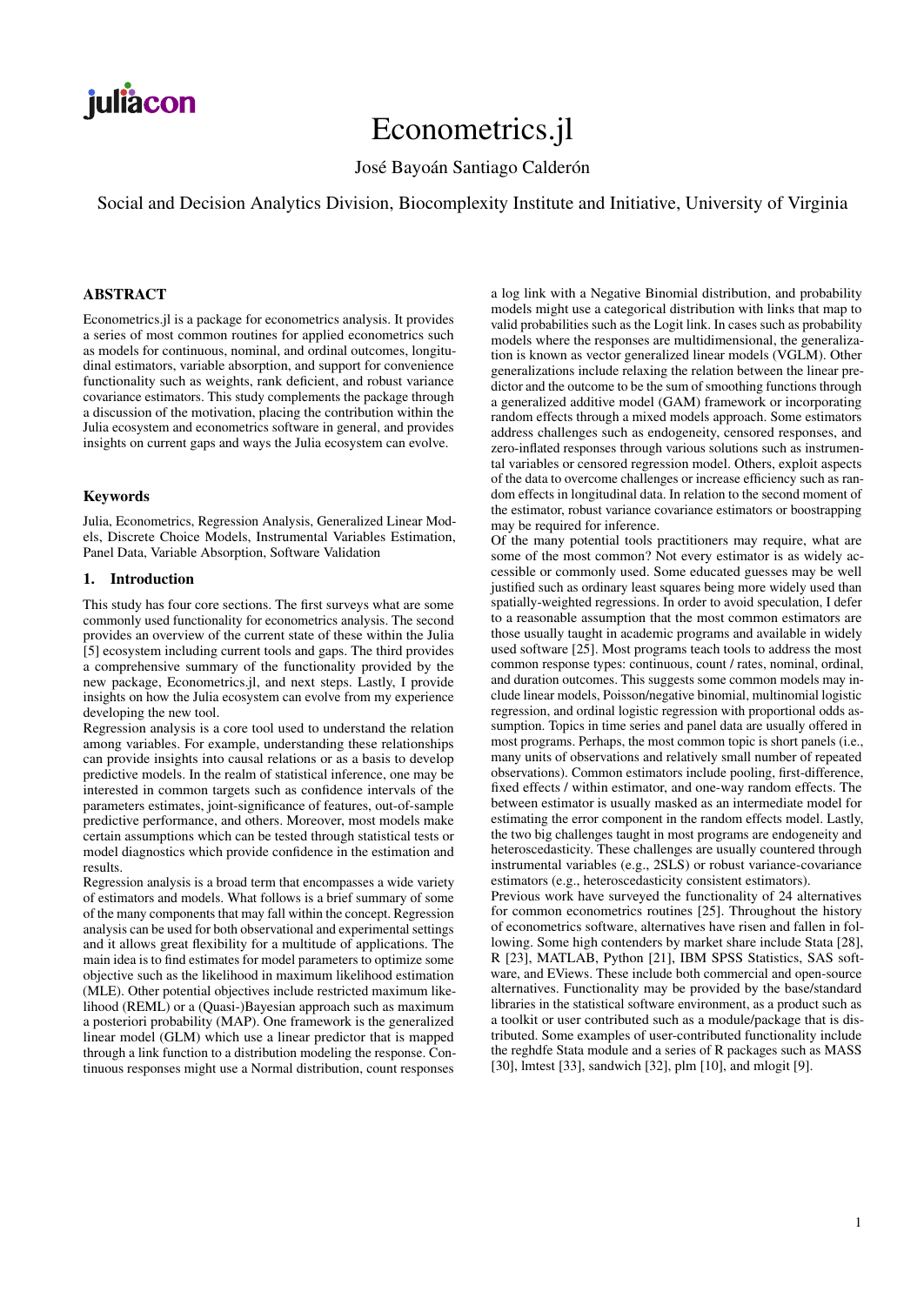#### 2. Common Estimators

#### 2.1 Weighted Least Squares

Weighted least squares solves

$$
\beta = \left(X^\top W X\right)^{-1} X^\top W y \tag{1}
$$

with information matrix

$$
\Psi = \left(X^\top W X\right)^{-1} \tag{2}
$$

where  $X$  is the full rank version of a model matrix,  $W$  a diagonal matrix with positive values (e.g., frequency), and  $y$  the response. The common solution method is to factorize  $X$  as either its QR decomposition or Cholesky decomposition. Singular value decomposition may also be used, but it is rare as the computational complexity is significantly higher. In the case of the QR decomposition the solution method comes down to, transforming the model matrix and the response by row-wise multiplying them by the square root of the weights.<sup>[1](#page-1-0)</sup> Afterwards, the factorization is used to solve the system of equations using the appropriate method. In the case of a  $QR$  decomposition,  $R$  is an upper triangular matrix which enables back substitution to obtain the solution efficiently without matrix inversion. However, a Cholesky decomposition would still be required if the information matrix is desired. The solution method with QR decomposition is delineated in equation [3.](#page-1-1) [2](#page-1-2)

<span id="page-1-1"></span>The case for the Cholesky decomposition follows closely and without loss of generality other variants could be used such as Bunch-Kaufman decomposition or the upper triangular form  $(U<sup>T</sup>U)$ . The QR decomposition is more numerically stable, but more expensive than Cholesky.[3](#page-1-3) Equation [4](#page-1-4) delineates the solution method with Cholesky decomposition. Since the information matrix is an important component, Bunch-Kaufman decomposition, a Cholesky variant, is the preferred method used in Econometrics.jl.

$$
\tilde{X} = X \cdot \sqrt[n]{w}
$$
  
\n
$$
\tilde{y} = y \cdot \sqrt[n]{w}
$$
  
\n
$$
QR = \tilde{X}
$$
\n(3)

$$
\beta = R \setminus \left( Q^\top \tilde{y} \right)
$$

$$
LL = (X^{\top}WX)
$$
  
\n
$$
\beta = L \setminus (X^{\top}Wy)
$$
  
\n
$$
\Psi = (L^{-1})^{\top} L^{-1}
$$
\n(4)

<span id="page-1-4"></span>The remaining estimators will assume a Cholesky decomposition as part of the estimation technique. The QR decomposition will be used in models estimated through iterative reweighted least squares (IRLS) as the factorization may be computed once and recycled.

#### 2.2 Within Estimator

The within estimator is an application of the Frisch-Waugh-Lovell theorem [\[12,](#page-6-7) [18\]](#page-6-8). The estimator allows to compute the parameters estimates and information matrix for a subset of predictors without having to include the full set of categorical features. For example,

<span id="page-1-2"></span><sup>2</sup>The (\) is a linear solver operator, such that  $x = A\backslash b \Longrightarrow Ax = b$ .

one may include individual fixed effects in a large data set that may increase the dimension of the model matrix to several thousand making the problem unfeasible or inefficient. Moreover, some parameters may not be consistently estimated in certain contexts. For example, individual fixed effects are not consistently estimated when there is a fixed length for the panels (i.e., more observations implies more parameters a type of curse of dimensionality). Consider the following model,

$$
y = X\beta + D\theta + e \tag{5}
$$

where y is the response,  $\beta$  the parameters of interest, X the features of the parameters of interest,  $\overline{D}$  a high dimensional representation of categorical features as control,  $\theta$  the parameters on said covariates, and  $e$  the error term. In order to obtain the parameter estimates  $\beta$  and the associated information matrix, we can estimate an alternative specification.

$$
\tilde{y} = \tilde{X}\beta + e \tag{6}
$$

where  $\tilde{X}$  and  $\tilde{y}$  are obtained by using projections, such as the annihilator matrix (i.e.,  $I - X(X^{\top}WX)^{-1}X^{\top}$ ). There are several methods to obtain a suitable alternative regression and these are not unique. Stata's module reghdfe [\[8\]](#page-5-3) presents several approaches to solving these problems including specialized methods in certain applications. Some implementations include Stata module reghdfe and the FixedEffectsModels.jl [\[13\]](#page-6-9) package. The two most common approaches are solving for the residuals through a sparse least-squares problems such as with LSMR [\[11\]](#page-6-10) or using some variant for the method of alternating projections. The residuals approach tends to be more efficient, but degrades certain aspects of the model (e.g., no longer able to obtain the mean response). The method of alternating projections is able to preserve under certain conditions artifacts of the original regression such as obtaining the same estimate for the intercept even though it is not particularly meaningful. Using the original response and the invariant residuals allows to recover the fitted values of the original model.

#### 2.3 Between Estimator

The between estimator estimates

$$
\tilde{y} = \tilde{X}\beta + e \tag{7}
$$

where the transformed model components are collapsed through some dimension through the mean function. For example, one approach to obtaining the error component for a random effects model is to use model statistics of the between estimator collapsing by panel. The weighted version of the model uses the observation weights to compute the weighted mean values and may use the weight fractions by the collapsing dimension as weights for the weighted least squares regression on the transformed model.

#### 2.4 Random Effects Model

The random effects model relies in estimating the unobserved error components. Random effects requires a particular schema for the data which has a panel component and a temporal component. There are multiple approaches, but the most common one is the Swamy-Arora approach [\[29\]](#page-6-11). This estimator uses the mean squared residuals estimates (i.e., deviance divided by residual degrees of freedom) of the between and within models using the panel dimension as the collapsing / dimension to absorb. The error components are

<span id="page-1-0"></span><sup>&</sup>lt;sup>1</sup>The row-wise Hadamard product is used in equation [3](#page-1-1) as  $(.*)$ .

<span id="page-1-3"></span> $3\mathcal{O}(n^3) > \mathcal{O}(2mn^2 - \frac{2}{3}2n^3)$  where the matrix has m rows and n columns.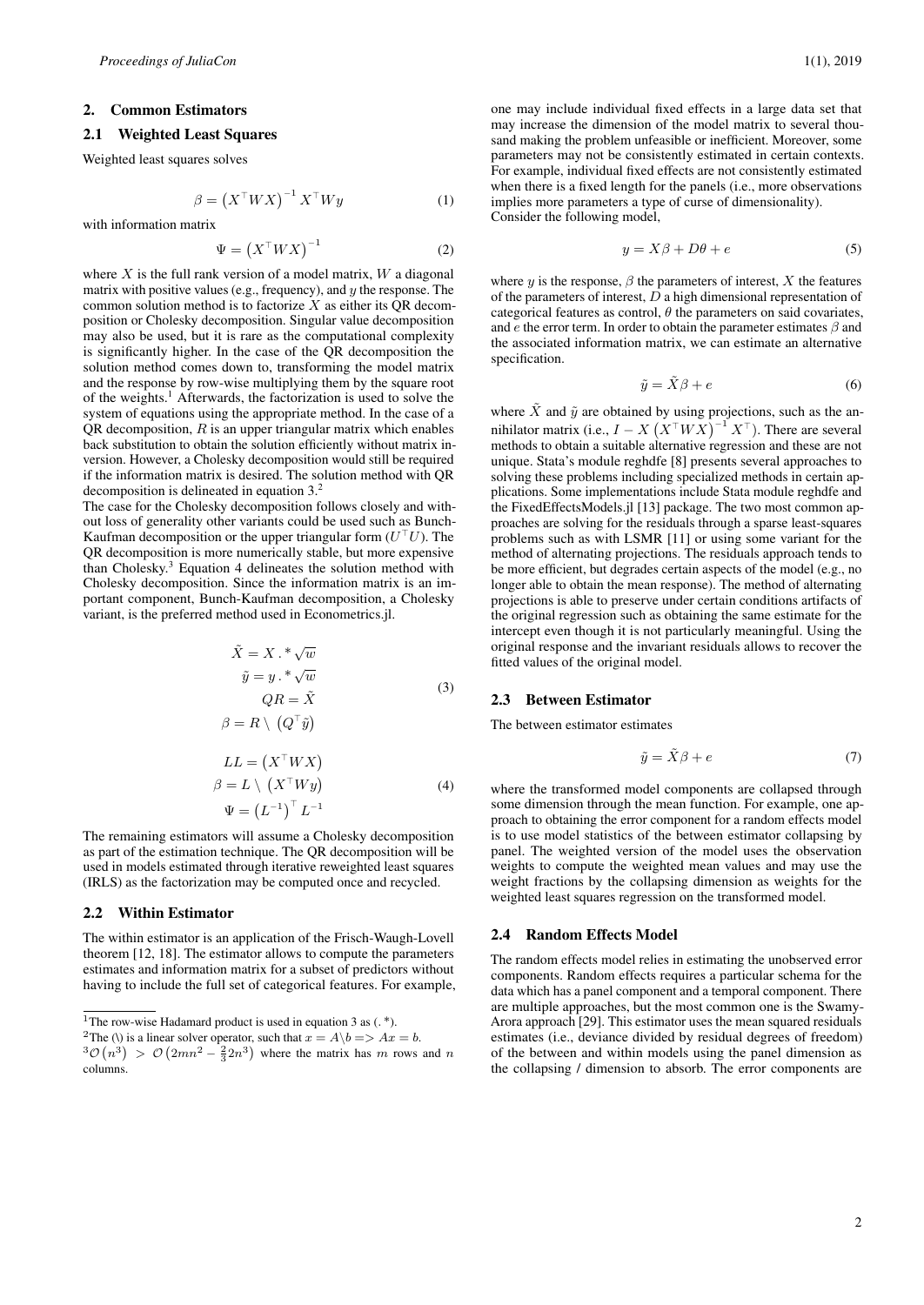estimated as

$$
\theta_g = 1 - \sqrt{\frac{\sigma_e^2}{T_g * \sigma_u^2 + \sigma_e^2}}
$$
\n
$$
\sigma_e^2 = W
$$
\n
$$
\sigma_u^2 = \max\left\{0, B - \sigma_e^2 * \bar{T}\right\}
$$
\n(8)

where  $W$  is the mean squared residuals of the within model,  $B$  the mean squared residuals of the between model, and  $T_q$  is the length of the panel g, and  $\overline{T}$  is the harmonic mean of the panel lengths. The model terms are then transformed by partial demeaning

$$
\tilde{y}_{it} = y_{it} - \theta_g * \bar{y}_{t}
$$
\n
$$
\tilde{X}_{it} = X_{it} - \theta_g * \bar{X}_{t}
$$
\n(9)

and these are used in the standard regression setting.

## 2.5 First-Difference Estimator

The first-difference estimator is a special case that use time / panel context for feature designs. The most common transformations include contrasts such as treatment coding (dummy coding), sum coding (effects coding) or Helmert coding which apply to categorical variables. Other common feature engineering techniques include logtransform and polynomial terms. However, certain transformations require a context such as a time dimension. Some examples include shift operations (lag, lead) and differentiating (e.g., first-difference). These operations may optionally require a group context such that the operations are performed group wise. Time-context operations have important concepts such as frequency and gaps. The frequency describes the difference between periods/observations and gaps describe observations that are skipped and should be understood as missing.

## 2.6 Instrumental Variables

Every estimator thus far can be generalized to include endogenous covariates through instrumental variables. The most common method is through two stages least squares (2SLS). The idea is to first apply all the relevant transformations to the model terms and apply the 2SLS standard procedure. In the case of the random effects model, the within and between models are estimated using 2SLS to obtain the error component estimates. After applying the random effects transformation to each model term the 2SLS process is employed in the final regression model [\[2\]](#page-5-4).

The standard 2SLS estimator uses,

$$
\hat{z} = [XZ] \left[ \left( [XZ]^\top W [XZ] \right)^{-1} [XZ]^\top W z \right]
$$

$$
\hat{\beta} = \left( [X\hat{z}]^\top W [X\hat{z}] \right)^{-1} [X\hat{z}]^\top W y
$$

$$
\Psi = \left( [X\hat{z}]^\top W [X\hat{z}] \right)^{-1}
$$

$$
\hat{y} = [Xz] \hat{\beta}
$$

for each model where  $z$  is endogenous variables and  $Z$  the additional instruments.

# 2.7 Nominal Response Model

Multinomial logistic regression is a probability model for estimating probabilities across multiple categories. It is a vector generalized linear model with softmax link function and the categorical distribution. It is estimated through iterative re-weighted least squares (IRLS) methods such as the QR Newton variant [\[20\]](#page-6-12). The data schema for

discrete choice models include the response (observed behavior), unit of observation covariates, and outcomes-specific covariates. The initial implementation allows for the base case of no-outcome specific features.

#### 2.8 Ordinal Response Model

Ordinal logistic regression is a probability model for estimating probabilities across multiple ordered categories. Similarly to its nominal counterpart, it has a pool of alternatives, and observed outcome, unit of observation covariates, and outcome-specific covariates. A common assumption is the proportional odds assumption which may be relaxed in other models.

The log-likelihood  $(\ell)$  function has the same form as the general form for computing the cost associated with a categorical distribution and predicted probability for realization. More specific,

$$
\ell = \sum_{i=1}^{m} \sum_{k}^{K} \mathbb{1} \left( y_i = k \right) \ln \left[ F \left( \alpha_{k+1} - \eta \right) - F \left( \alpha_k - \eta \right) \right] \tag{11}
$$

where  $F$  is the cumulative distribution function of the logistic distribution with zero location and unit scale,  $\eta$  is the linear projection, and  $\alpha_k$  is the threshold for lower threshold [\[19\]](#page-6-13). The log-likelihood function and the gradient are passed to the Optim.jl framework [\[14\]](#page-6-14) using ForwardDiff.jl [\[26\]](#page-6-15) forward mode automatic differentiation (AD) for the Newtonian solver.

## 2.9 Count/Rate Model

Count/rate models are generalized linear models and follow a similar description as nominal models. The most common distribution choices are Poisson and Negative Binomial with the log link function. Negative Binomial is a generalization of the Poisson model, which adds an extra parameter for modeling the second moment (i.e., relaxes the mean equal variance assumption in the Poisson model). For the Negative Binomial to be a distribution in the exponential family it needs a restriction parameter which may be optimized through maximum likelihood estimation. An offset may be included to handle rates, a generalization of counts, that account for differences in exposures. Other generalizations include additive or multiplicative errors relations.

## 2.10 Duration Models

Duration models deal with responses of the type time until an event. One such model is the Cox proportional hazards model which relies on the proportional hazards assumption. Various models of these kind may be re-specified in a generalized linear model framework relating to the previous descriptions.

## 3. Technical Challenges

One technical challenge that is prevalent through every model is the issue of rank deficient terms. Rank deficient systems of linear equations are not identifiable. One approach is to error out and let the user explore and find a subset of features such that the no multi-collinearity assumption holds. The second approach is to automatically promote the system to a full rank version by excluding linearly dependent features. How much collinearity is too much is not an exact science. Some potential criteria include using the absolute values of the diagonal in the triangular matrix of the factorization (e.g., L in  $LL^{\top}$ , R in  $QR$ , D in  $LDL^{\top}$ ,  $\Sigma$  in  $U\Sigma V^{\top}$ ). These values are then compared against a chosen tolerance and the column of the term is deemed linearly independent if the values are greater than the tolerance.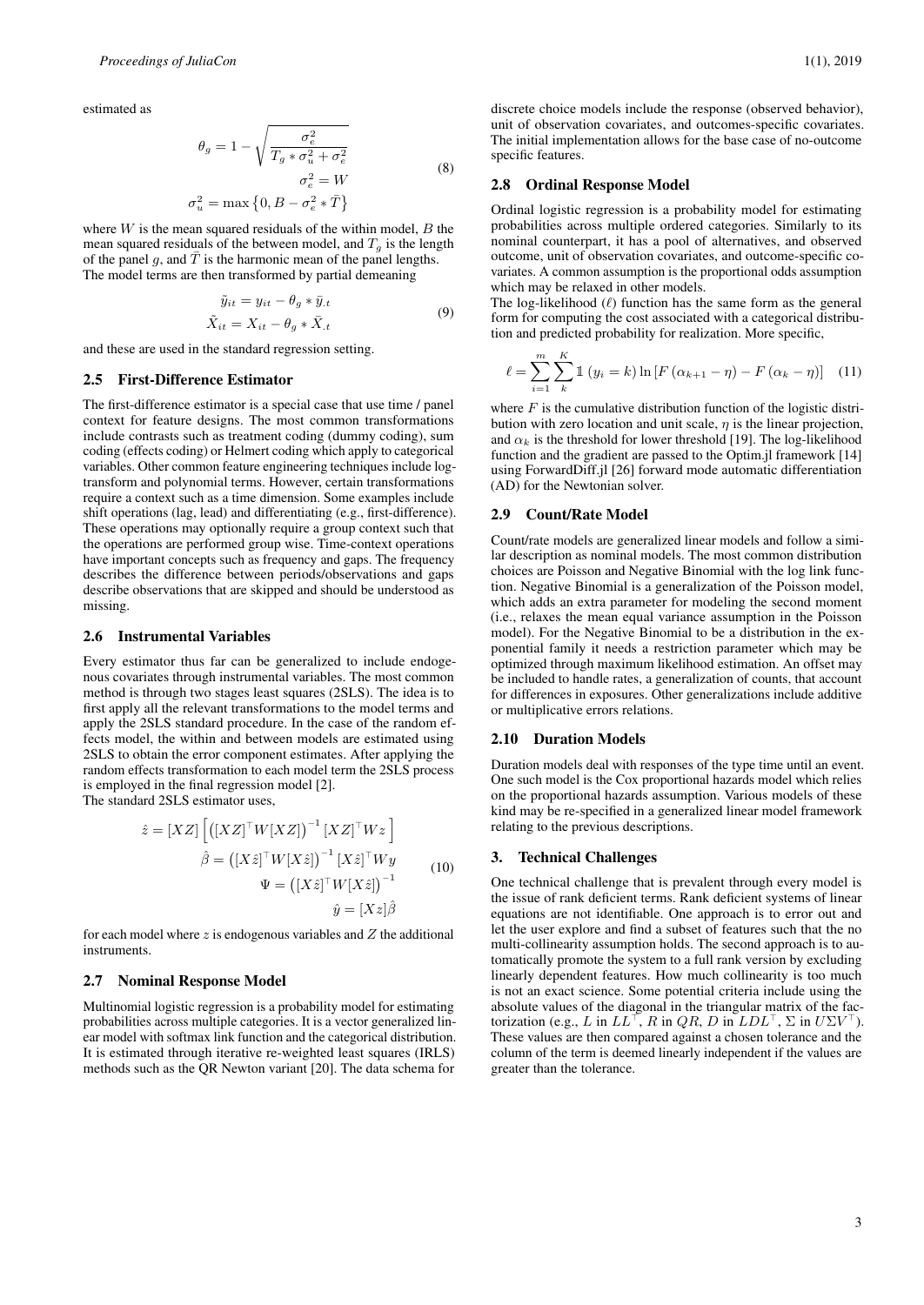Note that Cholesky, QR, and Bunch-Kaufman decomposition allow to identify which columns are independent while singular values only allow to determine the rank. It may be arbitrary to choose among linearly dependent features. An additional level of complexity in probability models is the issue of linearly separability for probability models [\[16\]](#page-6-16).

# 4. Julia Ecosystem

The usual pipeline for regression analysis involves (1) accessing data (I/O), (2) obtaining a tabular data representation, (3) data wrangling, and (4) employing regression analysis tools. The following sections provides an overview of the pipeline available in Julia provided by the Julia statistics and data ecosystems.

## 4.1 Data to Modeling

StatsBase.jl [\[17\]](#page-6-17) builds on top of Statistics.jl (standard library) to provide additional statistical functionality. One which includes the abstraction for Statistical Models (and Regression models which inherits from the former). It provides a simple and powerful API for the whole Julia ecosystem to use. It allows packages to implement the API and easily support a common functionality users can expect and interact with in a familiar manner. For example, *coef* will extract the parameter estimates from any object that implements the API. The full API include model statistics such as: coefficient of determination (or adjusted), information criteria statistics such as AIC/BIC (and corrected), statistics about the model fitness such as deviance, log-likelihood, and usual queries such as point estimates, variance covariance estimates, standard errors, confidence intervals, degrees of freedom (or residual degrees of freedom). Lastly, several accessors are available for fitted values, response, model matrix, information matrix, leverage values, error components, etc. Lastly, it also provides an abstraction for weights including frequency weights and analytical weights.

Tables.jl [\[22\]](#page-6-18) provide an interface for tabular data. This API allows users to choose from various solutions the tabular data implementation of their choosing without having to worry that their choice will limit potential functionality. Many tabular implementations such as DataFrames.jl [\[31\]](#page-6-19) provide robust functionality to many routines such as handling categorical features, dates/time, missing values, reshaping data, split/apply operations, and others. Users need not to worry about any I/O issues as a rich array of options exist for importing and exporting across different file formats such as delimiter-separated values, JSON, Feather, HDF5, MATLAB, Stata, SPSS, SAS, and R.

StatsModels.jl [\[15\]](#page-6-20) is a package that provides the means to go from data to model terms. It provides the formulae language (e.g., similar to R's formulae syntax). A model is then build using a formula, data, and additional model specific arguments. The process can be summarized as (1) collecting the information in the formula, (2) parsing its meaning by applying a schema based on the data, userspecified contrasts or other arguments, and (3) generating the model terms such as a response, model matrices, etc. Lastly, a package fits said model and implements the API.

#### 4.2 Regression Analysis

The regression analysis ecosystem in Julia has GLM.jl [\[3\]](#page-5-5) as its flagship. GLM.jl provides the typical functionality for fitting generalized linear models through Fisher scoring. This includes linear models, Poisson/Negative Binomial, Logit/Probit, and other non-canonical link models. CovarianceMatrices.jl [\[24\]](#page-6-21) provides various variance covariance estimators for GLM.jl models à la R's sandwich package. MixedModels.jl [\[4\]](#page-5-6) extends GLM.jl for mixed-effects models. FixedEffectModels.jl provides fast estimation of linear models with instrumental variables and high dimensional categorical variables à la reghdfe. Survival.jl [\[1\]](#page-5-7) provides a series of estimators for duration models. Two major gaps in the ecosystem include estimating nominal and ordinal response models (i.e., discrete choice) with more than two alternatives and support for longitudinal estimators.

# 5. Econometrics.jl

Econometrics.jl is a package for performing several common econometrics routines in the Julia language. It aims to provide the following functionality for two major gaps in the ecosystem, longitudinal estimators and discrete choice models. Developing the package has resulted in many contributions in the current ecosystem. However, the development of this package serves multiple purposes beyond the immediate effect. As the statistics ecosystem evolves and matures, Econometrics.jl aims to serve as inspiration and an alternative to design decisions, standards, and option for users and developers.

## 5.1 Fitting Models

This section will showcase some examples of using the package for various estimators. For each estimator a brief description of the data, model, syntax, and output will be provided. Results will be provided for Econometrics.jl and some alternatives such as R or Stata.

For linear models, the examples use a crime dataset [\[6\]](#page-5-8). The data set is a balanced longitudinal data set with 90 counties in North Carolina from 1981 to 1987. The outcome variable is the crime rate and the explanatory variables include the probability of conviction, average sentence, and probability of prison sentence. Estimating the pooling estimator or the between estimator can be accomplished as in figure [1 on the facing page](#page-4-0) and [2 on the next page.](#page-4-1) Table [1](#page-7-0) [on page 8](#page-7-0) shows the estimated 95% confidence intervals using Econometrics.jl, Stata, and R's plm package.

The syntax to estimate a model follows the StatsBase API which provides a method for building and estimating models (i.e., *fit*). The *fit* approach takes (1) an estimator, (2) a model formula, (3) data, and additional arguments depending on the model. *EconometricModel* is the generic estimator which dispatches to continuous, nominal or ordinal response models automatically based on the type of the response. Other estimators are available and the following figures illustrate some of the use cases.

The fixed effects model or within estimator can be estimated as in figure [3 on the next page](#page-4-2) which a two-ways fixed effects model (i.e., fixed effects for panel and time dimensions). Table [2 on page 8](#page-7-1) shows the estimated 95% confidence intervals using Econometrics.jl, Stata, and R's plm package.

The random effects model can be estimated as in figure [4 on the](#page-4-3) [next page](#page-4-3) which shows estimating a random effects model with instrumental variables. Table [3 on page 8](#page-7-2) shows the estimated 95% confidence intervals using Econometrics.jl, Stata's reghdfe module, and R's plm package.

The sysdsn1 Stata example health insurance data set is used to illustrate the multinominal logistic regression when the response is nominal as seen in figure [5 on the next page.](#page-4-4) A comparison with the estimates for the 95% confidence intervals between Econometrics.jl and Stata is shown in table [4 on page 9.](#page-8-0)

The fullauto Stata example automobile models data set is used to illustrate the proportional ordinal logistic regression when the response is ordinal as seen in figure [6 on the next page.](#page-4-5) A comparison with the estimates for the 95% confidence intervals between Econometrics.jl, Stata, and R's MASS is shown in table [5 on page 9.](#page-8-1)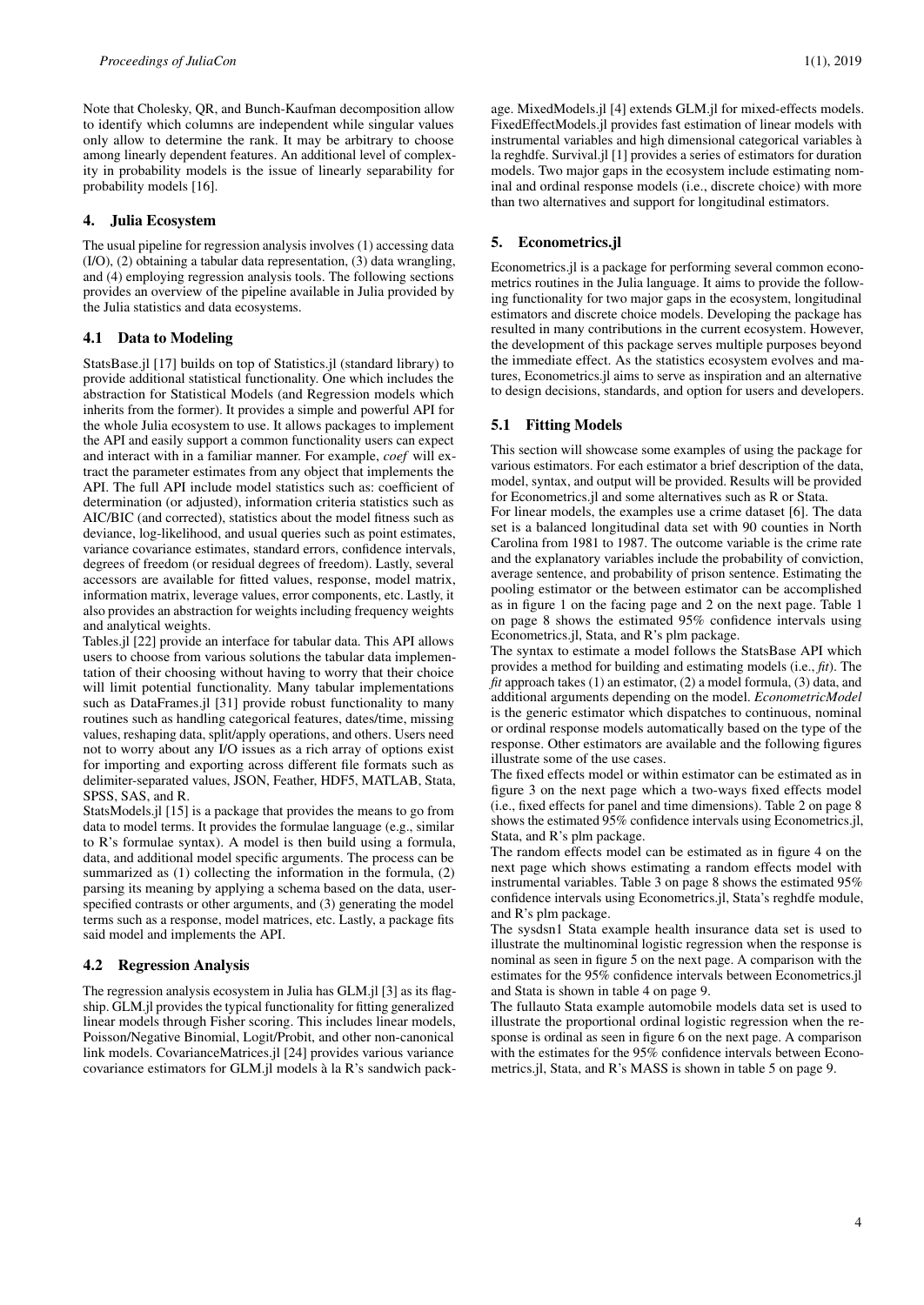<span id="page-4-0"></span>

|                        | $model = fit(EconometricModel,$<br>@formula(CRMRTE ~ PrbConv + AvgSen + PrbPris),<br>data) |             |            |                    |                |              |
|------------------------|--------------------------------------------------------------------------------------------|-------------|------------|--------------------|----------------|--------------|
|                        | Continuous Response Model                                                                  |             |            |                    |                |              |
|                        | Number of observations: 630                                                                |             |            |                    |                |              |
|                        | Null Loglikelihood: 1633.30                                                                |             |            |                    |                |              |
| Loglikelihood: 1643.30 |                                                                                            |             |            |                    |                |              |
| R-squared: 0.0312      |                                                                                            |             |            |                    |                |              |
|                        | LR Test: 19.99 ~ $x^2(3)$ $\implies$ Pr > $x^2 = 0.0002$                                   |             |            |                    |                |              |
|                        | Formula: CRMRTE $\sim 1$ + PrbConv + AvgSen + PrbPris                                      |             |            |                    |                |              |
|                        |                                                                                            |             |            |                    |                |              |
|                        | Variance Covariance Estimator: OIM                                                         |             |            |                    |                |              |
|                        | PE                                                                                         | <b>SE</b>   |            | t-value $Pr >  t $ | 2.50%          | 97.50%       |
| (Intercept)            | 0.0186413                                                                                  | 0.00431066  | 4.32447    | $<$ 1e – 4         | 0.0101762      | 0.0271064    |
| PrbConv                | $-0.00116473$                                                                              | 8.888422862 | $-2.75961$ | 0.0060             | $-0.00199356$  | $-0.0003359$ |
| AvgSen                 | 0.000236185                                                                                | 0.000268216 | 0.88058    | 0.3789             | $-0.000290526$ | 0.000762897  |

# Fig. 1: Estimation of the pooling estimator

<span id="page-4-1"></span>

| $model = fit(BetweenEstimator,$ |                                                                                |            |            |                    |               |            |
|---------------------------------|--------------------------------------------------------------------------------|------------|------------|--------------------|---------------|------------|
|                                 | @formula(CRMRTE ~ PrbConv + AvgSen + PrbPris),<br>data.<br>$panel = :Country)$ |            |            |                    |               |            |
|                                 |                                                                                |            |            |                    |               |            |
| Between Estimator               |                                                                                |            |            |                    |               |            |
|                                 | County with 630 groups                                                         |            |            |                    |               |            |
|                                 | Balanced groups with size 7                                                    |            |            |                    |               |            |
|                                 | Number of observations: 90                                                     |            |            |                    |               |            |
|                                 | Null Loglikelihood: 239.56                                                     |            |            |                    |               |            |
| Loglikelihood: 244.40           |                                                                                |            |            |                    |               |            |
| R-squared: 0.1029               |                                                                                |            |            |                    |               |            |
|                                 | Wald: $3.29 \sim F(3, 86) \implies Pr > F = 0.0246$                            |            |            |                    |               |            |
|                                 | Formula: CRMRTE $\sim$ 1 + PrbConv + AvgSen + PrbPris                          |            |            |                    |               |            |
|                                 | Variance Covariance Estimator: OIM                                             |            |            |                    |               |            |
|                                 | PF                                                                             | <b>SF</b>  |            | t-value $Pr >  t $ | 2.50%         | 97.50%     |
|                                 | (Intercept) -0.00464339                                                        | 0.0186571  | $-0.24888$ | 0.8040             | $-0.0417325$  | 0.0324457  |
| PrbConv                         | $-0.00354113$                                                                  | 0.0018904  | $-1.87322$ | 8.8644             | $-0.00729911$ | 0.00021685 |
|                                 |                                                                                |            |            |                    | $-0.00146743$ |            |
| AvgSen                          | 8.888848849                                                                    | 8.88116477 | 8.728086   | 8.4685             |               | 8.88316353 |

Fig. 2: Estimation of the between panel estimator

<span id="page-4-2"></span>

|                        | @formula(CRMRTE ~ PrbConv + AvgSen + PrbPris + absorb(County + Year)).<br>data)                                  |                       |         |                  |                    |             |
|------------------------|------------------------------------------------------------------------------------------------------------------|-----------------------|---------|------------------|--------------------|-------------|
|                        | Continuous Response Model<br>Number of observations: 630                                                         |                       |         |                  |                    |             |
|                        | Null Loglikelihood: 1633.30                                                                                      |                       |         |                  |                    |             |
| Loglikelihood: 2290.25 |                                                                                                                  |                       |         |                  |                    |             |
|                        |                                                                                                                  |                       |         |                  |                    |             |
| R-squared: 0.8775      |                                                                                                                  |                       |         |                  |                    |             |
|                        | Wald: $0.23 \sim F(3, 531) \implies Pr > F = 0.8767$                                                             |                       |         |                  |                    |             |
|                        | Formula: CRMRTE ~ $1 +$ PrbConv + AvgSen + PrbPris + absorb(County + Year)<br>Variance Covariance Estimator: OIM |                       |         |                  |                    |             |
|                        | PE                                                                                                               | <b>SE</b>             |         | t-value Pr > ItI | 2.50%              | 97.50%      |
| (Intercept)            | 0.0319651                                                                                                        | 0.00206378            | 15.4886 | $1e-44$          | 0.027911           | 0.0360193   |
| PrbConv                | 7,90362e-5                                                                                                       | 0.000196089 0.403062  |         |                  | 0.6871 -0.00030617 | 0.000464242 |
| AvgSen                 | -9.4788e-5                                                                                                       | 0.000134924 -0.702531 |         | 0.4827           | $-0.000359838$     | 0.000170262 |

Fig. 3: Estimation of the within estimator with multiple fixed effects

# 5.2 Should Software be Dummy-Proof?

Statistical software developers play a very powerful role in shaping culture and norms. For example, whether to default to maximum likelihood estimation (MLE) or restricted maximum likelihood estimation (REML), can shape not only choices by practitioners, but by stakeholders, regulatory agencies, and expected components for reports. These changes may be good or bad depending on the case. For example, advances in econometrics are rarely widely adopted without buy-in from software developers. The following discussions will survey some of the decisions relevant to Econometrics.jl.

Should software be dummy-proof? Many times software developers have to choose between exposing users to make mistakes on their own volition or put safeguard against potential misuses by restricting behavior that may be correct under rare scenarios. For

<span id="page-4-3"></span>

|                                                       | $model = fit(RandomEffectsEstimator.$<br>@formula(CRMRTE ~ PrbConv + (AvgSen ~ PrbPris)),<br>data.<br>$panel = :Country,$<br>$time = :Year)$                                                                                                                                                                                                                                                                  |    |                          |                         |                                                                                                               |                        |  |
|-------------------------------------------------------|---------------------------------------------------------------------------------------------------------------------------------------------------------------------------------------------------------------------------------------------------------------------------------------------------------------------------------------------------------------------------------------------------------------|----|--------------------------|-------------------------|---------------------------------------------------------------------------------------------------------------|------------------------|--|
| 0: 0.9691<br>Loglikelihood: 2248.34<br>R-squared: NaN | One-way Random Effect Model<br>Longitudinal dataset: County, Year<br>Balanced dataset with 90 panels of length 7<br>individual error component: 0.0413<br>idiosyncratic error component: 0.0074<br>Number of observations: 630<br>Null Loglikelihood: 2268.01<br>Wald: $0.03 \sim F(2, 626) \implies Pr > F = 0.9671$<br>Formula: CRMRTE ~ PrbConv + (AvgSen ~ PrbPris)<br>Variance Covariance Estimator: OIM |    |                          |                         |                                                                                                               |                        |  |
|                                                       | PE                                                                                                                                                                                                                                                                                                                                                                                                            | SE |                          | $t$ -value $Pr$ > $ t $ | 2.50%                                                                                                         | 97.50%                 |  |
| (Intercept)<br>PrbConv<br>AvgSen                      | 1.39581e-5 0.000200244<br>$-0.000688924$ $0.00266514$                                                                                                                                                                                                                                                                                                                                                         |    | 0.0697054<br>$-0.258494$ |                         | 0.037747  0.0241684  1.56183  0.1188  -0.00971405<br>0.9445 -0.000379273 0.000407189<br>$0.7961 - 0.00592262$ | 0.085208<br>0.00454478 |  |

Fig. 4: Estimation of the random effects model

<span id="page-4-4"></span>

| $model = fit(EconometricModel)$ .<br>@formula(insure $\sim$ age + male + nonwhite + site).<br>data.<br>$contrast = Dict('{:} = $ DummyCoding(base = "Uninsure")))                                                                                                                                                                                                                                        |                                                                                                                                                          |                                                                                                                                               |                                                                                                                                                  |                                                                                                                      |                                                                                                                                                                      |                                                                                                                                         |  |  |
|----------------------------------------------------------------------------------------------------------------------------------------------------------------------------------------------------------------------------------------------------------------------------------------------------------------------------------------------------------------------------------------------------------|----------------------------------------------------------------------------------------------------------------------------------------------------------|-----------------------------------------------------------------------------------------------------------------------------------------------|--------------------------------------------------------------------------------------------------------------------------------------------------|----------------------------------------------------------------------------------------------------------------------|----------------------------------------------------------------------------------------------------------------------------------------------------------------------|-----------------------------------------------------------------------------------------------------------------------------------------|--|--|
| Probability Model for Nominal Response<br>Categories: Uninsure, Indemnity, Prepaid<br>Number of observations: 615<br>Null Loglikelihood: -555.85<br>Loglikelihood: -534.36<br>R-squared: 0.0387<br>LR Test: $42.99 \sim x^2(10) \implies Pr > x^2 = 0.0000$<br>Formula: insure $\sim$ 1 + age + male + nonwhite + site                                                                                   |                                                                                                                                                          |                                                                                                                                               |                                                                                                                                                  |                                                                                                                      |                                                                                                                                                                      |                                                                                                                                         |  |  |
|                                                                                                                                                                                                                                                                                                                                                                                                          | PE                                                                                                                                                       | <b>SF</b>                                                                                                                                     | t-value                                                                                                                                          | Pr >  t                                                                                                              | 2.50%                                                                                                                                                                | 97.50%                                                                                                                                  |  |  |
| insure: Indemnity ~ (Intercept)<br>insure: Indemnity $\sim$ age<br>insure: Indemnity $\sim$ male<br>insure: Indemnity ~ nonwhite<br>insure: Indemnity $\sim$ site: 2<br>insure: Indemnity $\sim$ site: 3<br>$insure: Prepaid \sim (Intercept)$<br>insure: Prepaid $\sim$ age<br>insure: Prepaid ~ male<br>insure: Prepaid ~ nonwhite<br>insure: Prepaid $\sim$ site: 2<br>insure: Prepaid $\sim$ site: 3 | 1.28694<br>8.88779612<br>$-0.451848$<br>$-0.217059$<br>1.21152<br>0.207813<br>1.55666<br>$-0.00394887$<br>0.109846<br>0.757718<br>1.32456<br>$-0.380175$ | 0.59232<br>0.0114418<br>0.367486<br>0.425636<br>0.470506<br>0.366293<br>0.596327<br>0.0115993<br>0.365187<br>0.419575<br>0.469789<br>0.372819 | 2.17271<br>0.681372<br>$-1.22957$<br>$-0.509965$<br>2.57493<br>8.56734<br>2.61041<br>$-0.340439$<br>0.300793<br>1.80592<br>2.81947<br>$-1.01973$ | 0.0302<br>0.4959<br>0.2193<br>0.6103<br>0.0103<br>0.5707<br>0.0093<br>0.7336<br>0.7637<br>0.0714<br>0.0050<br>0.3083 | 0.123689<br>$-0.0146743$<br>$-1.17355$<br>$-1.05296$<br>0.287497<br>$-0.511547$<br>0.385533<br>$-0.0267287$<br>$-0.607343$<br>$-0.0662835$<br>0.401941<br>$-1.11235$ | 2.4502<br>0.0302666<br>0.269855<br>0.618843<br>2.13554<br>8.927172<br>2.72778<br>0.018831<br>0.827035<br>1.58172<br>2.24717<br>0.352001 |  |  |

Fig. 5: Estimation of the multinomial logistic regression

<span id="page-4-5"></span>

| data)                                                                                                                                    |              |                      |                      |                       |                                 |                       |
|------------------------------------------------------------------------------------------------------------------------------------------|--------------|----------------------|----------------------|-----------------------|---------------------------------|-----------------------|
| Probability Model for Ordinal Response                                                                                                   |              |                      |                      |                       |                                 |                       |
| Categories: $1 < 2 < 3 < 4 < 5$                                                                                                          |              |                      |                      |                       |                                 |                       |
| Number of observations: 1827                                                                                                             |              |                      |                      |                       |                                 |                       |
| Null Loglikelihood: -2677.60<br>Loglikelihood: -2657.40                                                                                  |              |                      |                      |                       |                                 |                       |
| R-squared: 0.0075                                                                                                                        |              |                      |                      |                       |                                 |                       |
|                                                                                                                                          |              |                      |                      |                       |                                 |                       |
|                                                                                                                                          |              |                      |                      |                       |                                 |                       |
|                                                                                                                                          |              |                      |                      |                       |                                 |                       |
| LR Test: $40.42 \sim x^2(3) \implies Pr > x^2 = 0.0000$<br>Formula: RecParks ~ Age + Sex + Schooling                                     | PE           | SE                   |                      | $t$ -value $Pr >  t $ | 2.50%                           | 97.50%                |
|                                                                                                                                          |              |                      |                      |                       |                                 |                       |
| Age                                                                                                                                      | 0.00943647   | 0.00254031           | 3.71469              | 0.0002                | 0.00445424                      | 0.0144187             |
| Sex: male                                                                                                                                | $-0.0151659$ | 0.0846365            | $-0.179188$          | 0.8578                | $-0.181161$                     | 0.150829              |
|                                                                                                                                          | $-0.103902$  | 0.0248742            | $-4.17711$           | $<1e-4$               | $-0.152687$                     | $-0.0551174$          |
|                                                                                                                                          |              | 8.191927             | $-15.2352$           | $<1e-48$              | $-3.30047$                      | $-2.54763$            |
|                                                                                                                                          |              | 0.171444             | $-9.03632$           | $1e-18$               | $-1.88547$                      | $-1.21297$            |
| Schooling<br>(Intercept): 1   2 -2.92405<br>(Intercept): 2   3 -1.54922<br>$(Intercept): 3   4 -0.298938$<br>(Intercept): 4   5 0.669835 |              | 0.166904<br>0.167622 | $-1.79108$<br>3.9961 | $<1e-4$               | $0.0734 - 0.626281$<br>0.341083 | 0.0284051<br>0.998587 |

Fig. 6: Estimation of the proportional odds logistic regression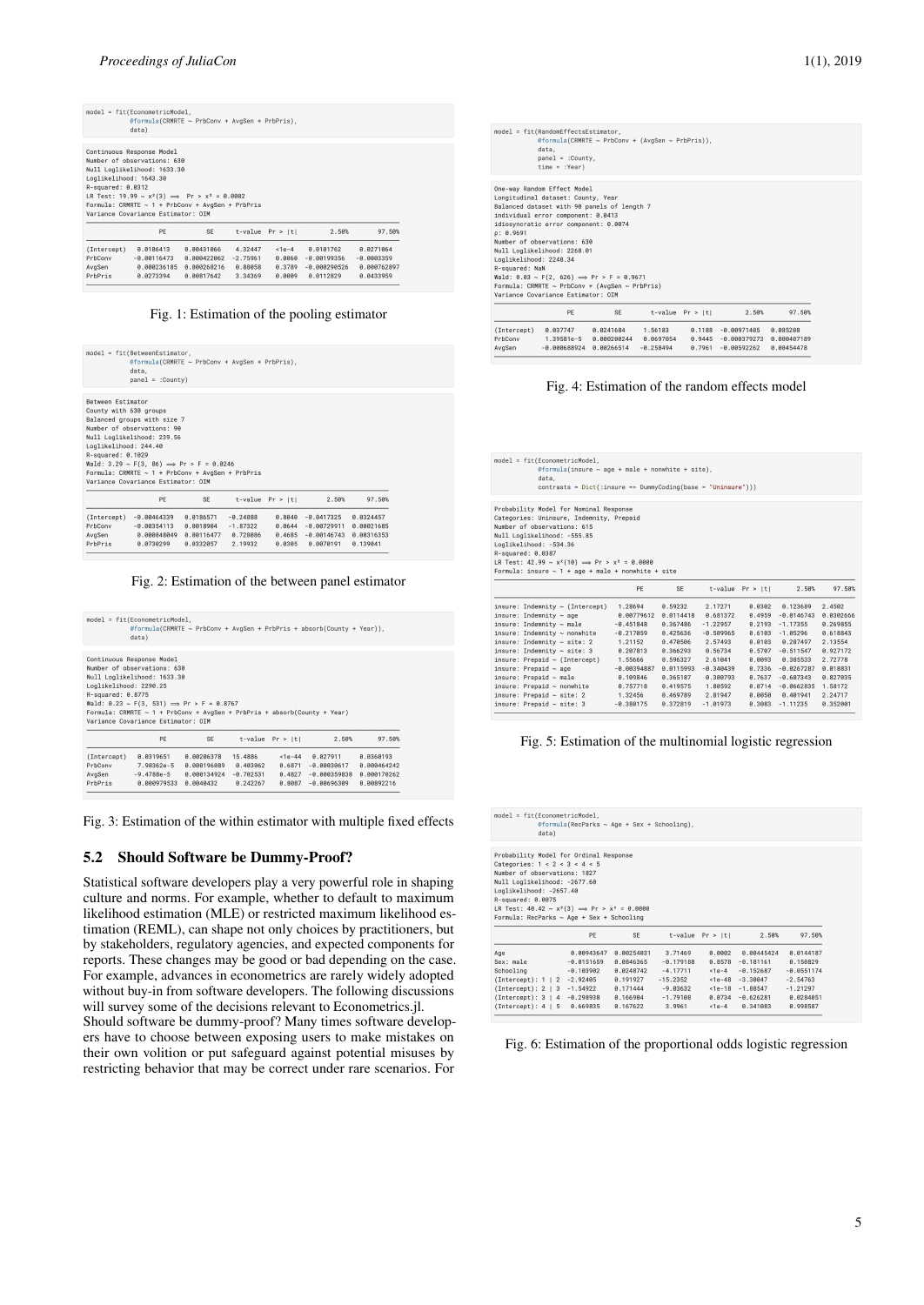example, a basic tool might allow users to mix and match link and distributions in a GLM settings even if the combinations are nonsensical. A safer approach would be to restrict combinations to those "safe" combinations such as distributions with canonical links. The trade-off occurs when users may encounter a specification that while uncommon it may be the correct one for that particular model. Currently, Econometrics.jl takes a conservative approach that provides "dummy-proof" experience as well as ease of use. For example, rather than requiring users to specify the model, the estimator is inferred based on the type of the response and information provided as long as it is unambiguous. Other examples of this approach include auto-promoting model statistics such as the coefficient of determination to a pseudo-version for non-linear models (a generalization of the linear case), but providing a not a number (NaN) value for instrumental variable models or those that do not include an intercept. Similarly, the software will promote terms to full rank as required. The formula term and coefficient table provide all the information needed to figure which if any feature was suppressed.

The decision to adhere to a common API has various benefits. For example, being able to interact and query models consistently enables packages that enhance the experience providing features such as diagnostics (i.e., statistical tests, plots) or convenience tools for dissemination such as LATEX code for results. Currently, the ecosystem still demands certain functionality to rely on internals which forces code to be less generalizable (e.g., CovarianceMatrices.jl only supports GLM models and relies on internals rather than a common API).

Econometrics.jl has as a goal to make opinionated decisions after careful consideration. Consider for example whether to report statistics using finite-sample statistics (t-distribution, F-distribution) or asymptotic equivalent counterparts (Normal, Chi squared). These tend to have negligible effects in most applications, but other decisions such as degrees of freedom may have larger consequences. One case is how software computes the degrees of freedom for instrumental variables or absorbed variables depending on the context (e.g., main regression or auxiliary regression for estimating error components). Refinements and robustness checks can also contribute to a better analysis such as verifying gaps for time variant operations such as in first-difference or purging singletons and other degree of freedom adjustments [\[7\]](#page-5-9).

## 5.3 Best Practices

Econometrics.jl adopts the best practices standards for open-source statistical software. These include adhering to semantic versioning (semver) for descriptive versioning, continuous integration for development, software validation through a comprehensive code coverage and test suite, and lastly online hosted documentation for the public  $API<sup>4</sup>$  $API<sup>4</sup>$  $API<sup>4</sup>$ 

#### 6. Conclusion

Econometrics.jl is a new addition to the Julia ecosystem that brings highly demanded functionality concerning longitudinal estimators and discrete choice models. This study serves as a complement to the software documentation providing context to the development, design considerations, and roadmap of the project. A philosophical motivation for the project is to make econometrics accessible to practitioners not only through functionality, but transparency in the code readability, replicability, and correctness. For example, transparent well-written code is easier to maintain, inspect / audit, and can be useful for learning and teaching.

Community contributions and feedback are highly encouraged in order to best continue developing the project. Some features I would like the project to support in the future include more advanced estimators such as: (1) choice-variant categorical response models, (2) count/rate models such as zero-inflated, and (3) censored/truncated response models. Econometrics.jl is ISC licensed and available at the GitHub repository. The package is registered in the official Julia registry (General); as such it can be installed using the Julia package manager.

# 7. Acknowledgement

This research benefited from support from the National Science Foundation and the AEA Mentoring Program: NSF Awards 1357478 & 1730651.

I would also like to thank Hisam Sabouni for useful feedback during the development of the project and at an earlier draft of the article [\[27\]](#page-6-22) and Jeffrey Wooldridge for guidance in the programming of the estimators.

#### 8. References

- <span id="page-5-7"></span>[1] Alex Arslan, Dave F. Kleinschmidt, and Pietro Vertechi. Survival.jl, 2017.
- <span id="page-5-4"></span>[2] Pietro Balestra and Jayalakshmi Varadharajan-Krishnakumar. Full information estimations of a system of simultaneous equations with error component structure. *Econometric Theory*, 3(2):223–246, 1987.
- <span id="page-5-5"></span>[3] Douglas Bates, Simon Kornblith, Andreas Noack, Michael Krabbe Borregaard, Milan Bouchet-Valat, John Myles White, Alex Arslan, Dave Kleinschmidt, Sam Lendle, Patrick Kofod Mogensen, Iain Dunning, Dilum Aluthge, Paul Bastide, José Bayoán Santiago Calderón, Jacob Quinn, Galen Lynch, Chris DuBois, Bradley Setzler, Benjamin Born, Yichao Yu, Tony Kelman, Thibaut Lienart, Roger Herikstad, Maxim Grechkin, Lewis Hein, Jacob Adenbaum, Hung Q. Ngo, and Dahua Lin. GLM.jl, 2012.
- <span id="page-5-6"></span>[4] Douglas Bates, José Bayoán Santiago Calderón, Dave Kleinschmidt, Tony Kelman, Simon Babayan, Patrick Kofod Mogensen, Morten Piibeleht, Milan Bouchet-Valat, Michael Hatherly, Elliot Saba, Antoine Baldassari, and Andreas Noack. MixedModels.jl, 2013.
- <span id="page-5-0"></span>[5] Jeff Bezanson, Alan Edelman, Stefan Karpinski, and Viral B. Shah. Julia: A fresh approach to numerical computing. *SIAM Review*, 59(1):65–98, 2017.
- <span id="page-5-8"></span>[6] Christopher Cornwell and William N. Trumbull. Estimating the economic model of crime with panel data. *The Review of Economics and Statistics*, 76(2):360–366, 1994.
- <span id="page-5-9"></span>[7] Sergio Correia. Singletons, cluster-robust standard errors and fixed effects: A bad mix, 2015.
- <span id="page-5-3"></span>[8] Sergio Correia. Linear models with high-dimensional fixed effects: An efficient and feasible estimator. Technical report, Duke University, 2017. Working Paper.
- <span id="page-5-2"></span>[9] Yves Croissant. *mlogit: Multinomial Logit Models*, 2018. R package version 0.3-0.
- <span id="page-5-1"></span>[10] Yves Croissant and Giovanni Millo. Panel data econometrics in *R* : The plm package. *Journal of Statistical Software*, 27(2), 2008.

<span id="page-5-10"></span><sup>4</sup><https://nosferican.github.io/Econometrics.jl/stable>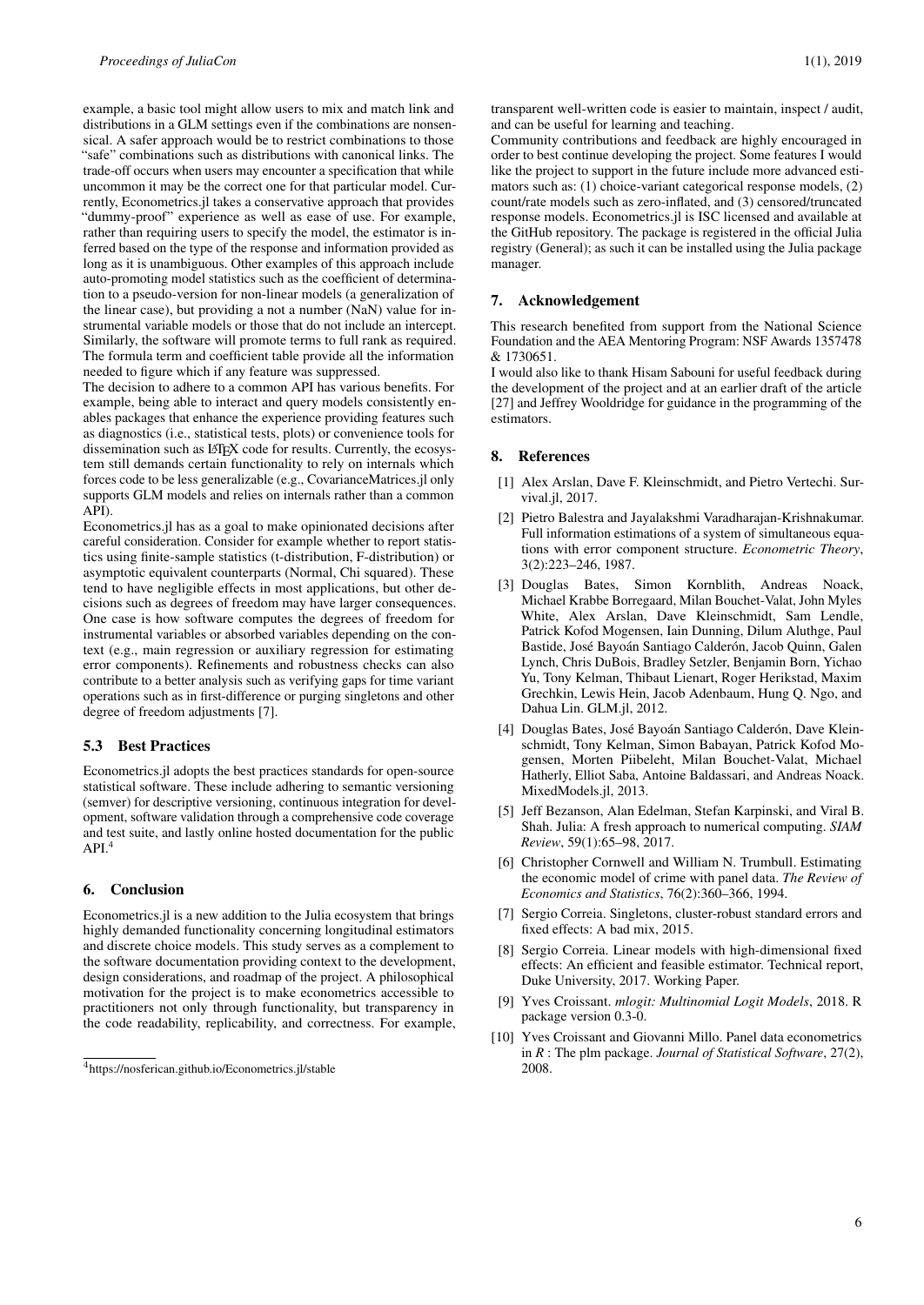- <span id="page-6-10"></span>[11] David Chin-Lung Fong and Michael Saunders. LSMR: An iterative algorithm for sparse least-squares problems. *SIAM Journal on Scientific Computing*, 33(5):2950–2971, 2011.
- <span id="page-6-7"></span>[12] Ragnar Frisch and Frederick V. Waugh. Partial time regressions as compared with individual trends. *Econometrica*, 1(4):387, 1933.
- <span id="page-6-9"></span>[13] Matthieu Gomez. FixedEffectModels.jl, 2015.
- <span id="page-6-14"></span>[14] Patrick K Mogensen and Asbjørn N Riseth. Optim: A mathematical optimization package for julia. *Journal of Open Source Software*, 3(24):615, 2018.
- <span id="page-6-20"></span>[15] Dave F. Kleinschmidt, John Myles White, Milan Bouchet-Valat, Douglas Bates, Sean Garborg, Chris DuBois, Andreas Noack, Simon Kornblith, Alex Arslan, Tom Short, Harlan Harris, Lyndon White, José Bayoán Santiago Calderón, Matthieu Gomez, Gord Stephen, Jacob Quinn, Michael Krabbe Borregaard, Asaf Manela, Simon Byrne, Pietro Vertechi, Luca Bittarello, Fredrik Ekre, Elliot Saba, Dilum Aluthge, David Anthoff, Andy Hayden, and Adam Labadorf. StatsModels.jl, 2016.
- <span id="page-6-16"></span>[16] Kjell Konis. *Linear Programming Algorithms for Detecting Separated Data in Binary Logistic Regression Models*. PhD thesis, Worcester College, University of Oxford, 2007.
- <span id="page-6-17"></span>[17] Dahua Lin, Andreas Noack, John Myles White, Alex Arslan, Milan Bouchet-Valat, Rory Finnegan, Simon Kornblith, Simon Byrne, Douglas Bates, José Bayoán Santiago Calderón, Yichao Yu, Jacob Quinn, Alexander Fabisch, Oliver Schulz, Iain Dunning, David Widmann, Mike J Innes, Martin Holters, Moritz Schauer, Matthieu Gomez, Sean Garborg, Mathieu Besançon, Fredrik Ekre, Jonas Rauber, Jeff Bezanson, Jack Peterson, Bogumił Kamiński, Ben Arthur, and Andy Hayden. StatsBase.jl, 2012.
- <span id="page-6-8"></span>[18] Michael C. Lovell. A simple proof of the FWL theorem. *The Journal of Economic Education*, 39(1):88–91, 2008.
- <span id="page-6-13"></span>[19] Richard D. McKelvey and William Zavoina. A statistical model for the analysis of ordinal level dependent variables. *The Journal of Mathematical Sociology*, 4(1):103–120, 1975.
- <span id="page-6-12"></span>[20] Dianne P. O'Leary. Robust regression computation using iteratively reweighted least squares. *SIAM Journal on Matrix Analysis and Applications*, 11(3):466–480, 1990.
- <span id="page-6-3"></span>[21] Python Software Foundation. *Python Software*, 2018.
- <span id="page-6-18"></span>[22] Jacob Quinn, David Anthoff, Milan Bouchet-Valat, Tamas K. Papp, Pietro Vertechi, José Bayoán Santiago Calderón, Josh Day, Jack Dunn, Iblis Lin, Erjan Kalybek, Eric Davies, Bogumił Kamiński, and Andy Ferris. Tables.jl, 2018.
- <span id="page-6-2"></span>[23] R Core Team. *R: A Language and Environment for Statistical Computing*. R Foundation for Statistical Computing, Vienna, Austria, 2018.
- <span id="page-6-21"></span>[24] Giuseppe Ragusa. CovarianceMatrices.jl, 2014.
- <span id="page-6-0"></span>[25] Charles G. Renfro. *The Practice of Econometric Theory*, volume 44 of *Advanced Studies in Theoretical and Applied Econometrics*. Springer Berlin Heidelberg, 2009.
- <span id="page-6-15"></span>[26] Jarrett Revels, Miles Lubin, and Theodore Papamarkou. Forward-mode automatic differentiation in julia. *CoRR*, abs/1607.07892, 2016.
- <span id="page-6-22"></span>[27] José Bayoán Santiago Calderón. *On Cluster Robust Models*. PhD thesis, Claremont Graduate University, 2019.
- <span id="page-6-1"></span>[28] StataCorp. *Stata Statistical Software: Release 15*, 2017.
- <span id="page-6-11"></span>[29] P. A. V. B. Swamy and S. S. Arora. The exact finite sample properties of the estimators of coefficients in the error components regression models. *Econometrica*, 40(2):261, 1972.
- <span id="page-6-4"></span>[30] W. N. Venables and B. D. Ripley. *Modern Applied Statistics with S*. Springer, New York, fourth edition, 2002. ISBN 0-387- 95457-0.
- <span id="page-6-19"></span>[31] John Myles White, Milan Bouchet-Valat, Sean Garborg, Bogumił Kaminski, Simon Kornblith, Jacob Quinn, Alexey ´ Stukalov, Douglas Bates, Tom Short, Harlan Harris, Chris DuBois, Kevin Squire, Alex Arslan, Dave Kleinschmidt, David Anthoff, Andreas Noack, Viral B. Shah, Alex Mellnik, Tanmay Mohapatra, Stefan Karpinski, Dahua Lin, Rory Finnegan, Florian Oswald, and Daniel C. Jones. DataFrames.jl, 2012.
- <span id="page-6-6"></span>[32] Achim Zeileis. Econometric computing with HC and HAC covariance matrix estimators. *Journal of Statistical Software*, 11(10):1–17, 2004.
- <span id="page-6-5"></span>[33] Achim Zeileis and Torsten Hothorn. Diagnostic checking in regression relationships. *R News*, 2(3):7–10, 2002.

#### APPENDIX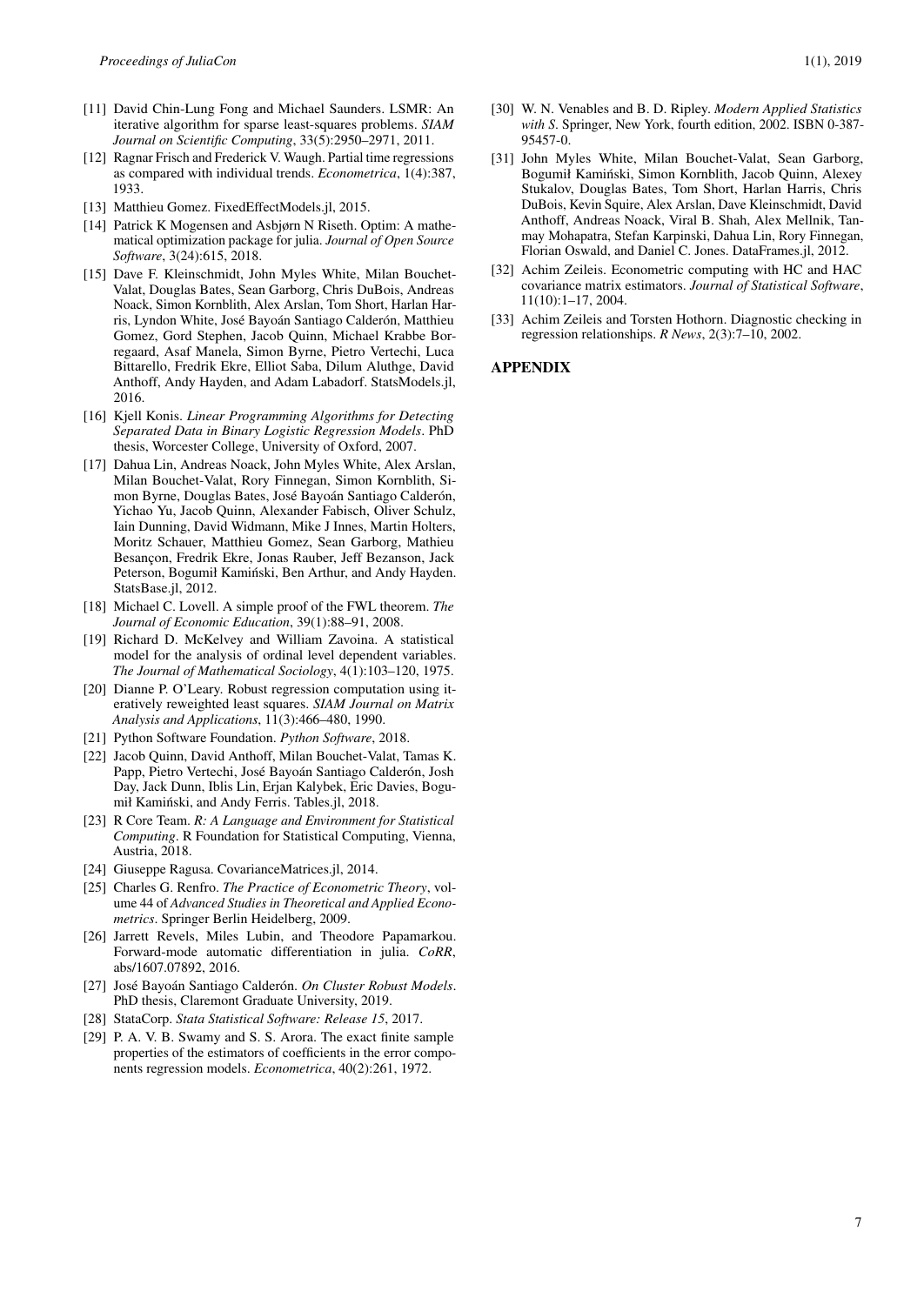<span id="page-7-0"></span>

| Model          | Parameter | Econometrics.jl |           | <b>Stata</b> |           | $R$ (plm) |           |
|----------------|-----------|-----------------|-----------|--------------|-----------|-----------|-----------|
|                | Intercept | 0.0102          | 0.0271    | 0.0102       | 0.0271    | 0.0102    | 0.0271    |
| Pooling        | PrbConv   | $-0.0020$       | $-0.0003$ | $-0.0020$    | $-0.0003$ | $-0.0020$ | $-0.0003$ |
|                | AvgSen    | $-0.0003$       | 0.0008    | $-0.0003$    | 0.0008    | $-0.0003$ | 0.0008    |
|                | PrbPris   | 0.0113          | 0.0434    | 0.0113       | 0.0434    | 0.0113    | 0.0434    |
|                | Intercept | $-0.0417$       | 0.0324    | $-0.0417$    | 0.0324    | $-0.0412$ | 0.0319    |
| <b>Between</b> | PrbConv   | $-0.0073$       | 0.0002    | $-0.0073$    | 0.0002    | $-0.0072$ | 0.0002    |
|                | AvgSen    | $-0.0015$       | 0.0032    | $-0.0015$    | 0.0032    | $-0.0014$ | 0.0031    |
|                | PrbPris   | 0.0070          | 0.1390    | 0.0070       | 0.1390    | 0.0079    | 0.1381    |

# Table 1. : Pooling and Between Estimators

Confidence intervals at the 95% level using the observed information matrix variance covariance estimator.

<span id="page-7-1"></span>

| Model       | Parameter |           | Econometrics.jl |           | Stata (reghdfe) |           | $R$ (plm) |
|-------------|-----------|-----------|-----------------|-----------|-----------------|-----------|-----------|
|             | Intercept | 0.0274    | 0.0355          | 0.0274    | 0.0355          |           |           |
| Within PID  | PrbConv   | $-0.0004$ | 0.0004          | $-0.0004$ | 0.0004          | $-0.0004$ | 0.0004    |
|             | AvgSen    | $-0.0002$ | 0.0003          | $-0.0002$ | 0.0003          | $-0.0002$ | 0.0003    |
|             | PrbPris   | $-0.0093$ | 0.0066          | $-0.0093$ | 0.0066          | $-0.0093$ | 0.0066    |
|             | Intercept | 0.0279    | 0.0360          | 0.0279    | 0.0360          |           |           |
| Within PTID | PrbConv   | $-0.0003$ | 0.0005          | $-0.0003$ | 0.0005          | $-0.0003$ | 0.0005    |
|             | AvgSen    | $-0.0004$ | 0.0002          | $-0.0004$ | 0.0002          | $-0.0004$ | 0.0002    |
|             | PrbPris   | $-0.0070$ | 0.0089          | $-0.0070$ | 0.0089          | $-0.0069$ | 0.0089    |

Confidence intervals at the 95% level using the observed information matrix variance covariance estimator.

# Table 3. : Random Effects and Instrumental Variables

<span id="page-7-2"></span>

| Model            | Parameter | Econometrics.jl |        | Stata     |        | $R$ (plm) |        |
|------------------|-----------|-----------------|--------|-----------|--------|-----------|--------|
|                  | Intercept | 0.0257          | 0.0362 | 0.0257    | 0.0362 |           |        |
| Random           | PrbConv   | $-0.0004$       | 0.0004 | $-0.0004$ | 0.0003 | $-0.0004$ | 0.0004 |
|                  | AvgSen    | $-0.0002$       | 0.0003 | $-0.0002$ | 0.0003 | $-0.0002$ | 0.0003 |
|                  | PrbPris   | $-0.0081$       | 0.0078 | $-0.0080$ | 0.0078 | $-0.0093$ | 0.0066 |
|                  | Intercept | $-0.0097$       | 0.0852 | $-0.0096$ | 0.0851 | $-0.0096$ | 0.0851 |
| <b>IV</b> Random | PrbConv   | $-0.0004$       | 0.0004 | $-0.0004$ | 0.0004 | $-0.0004$ | 0.0004 |
|                  | AvgSen    | $-0.0059$       | 0.0045 | $-0.0059$ | 0.0045 | $-0.0059$ | 0.0045 |
|                  |           |                 |        |           |        |           |        |

Confidence intervals at the 95% level using the observed information matrix variance covariance estimator.